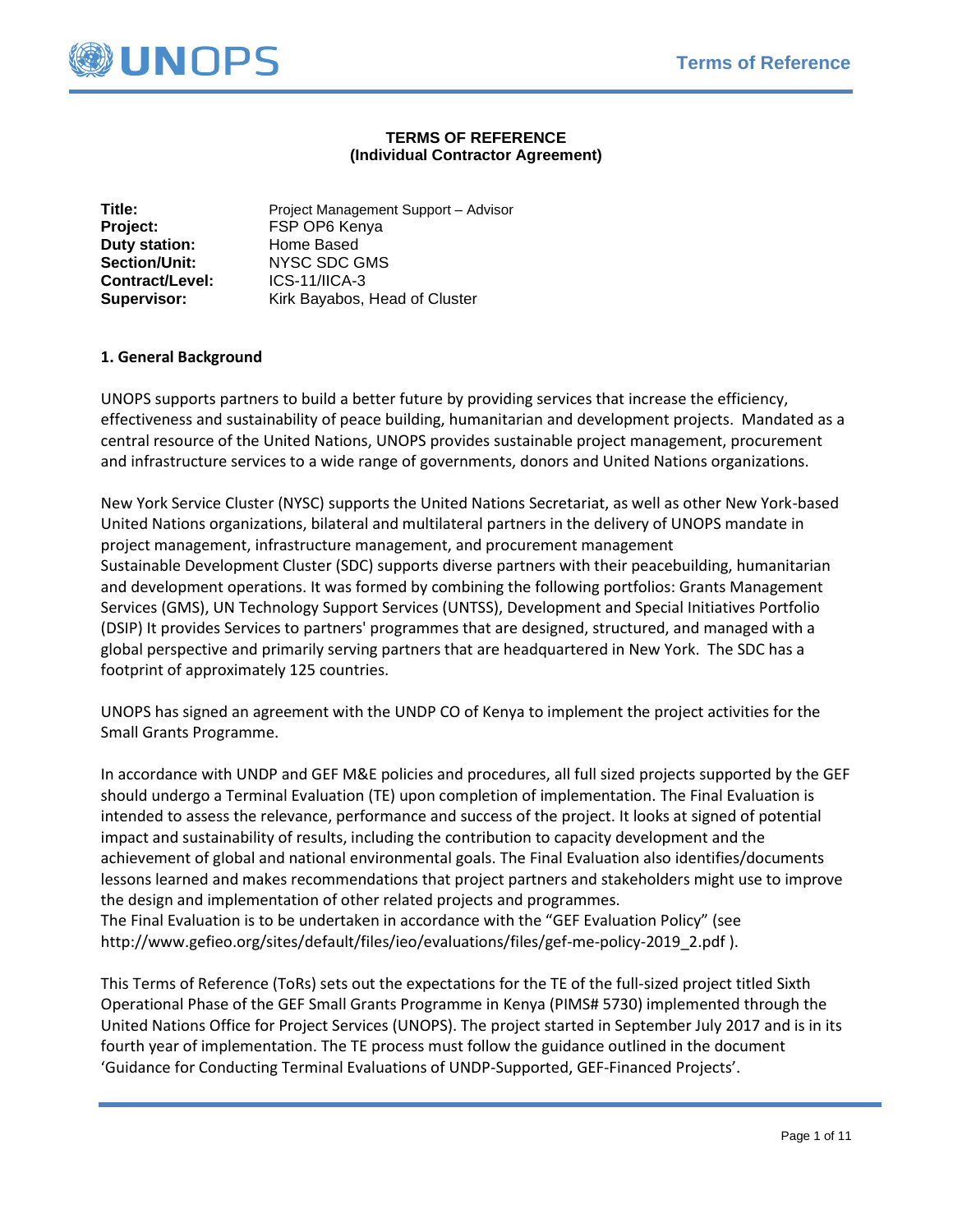

The **objective** of the Sixth Operational Phase of the GEF Small Grants Programme in Kenya (PIMS#5730) full-sized project is to enhance the socio-ecological resilience of selected landscapes and seascapes through community-based initiatives. SGP creates synergies between individual grants by adopting a landscape/seascape approach which enhances overall program impact. Among other approaches, SGP promotes the establishment and effective operation of multi-stakeholder platforms at each landscape/seascape and encourages local governments, civil society organizations and the private sector to partner with local communities for the implementation of participatory landscape/seascape strategies, plans and projects. It also fosters the establishment of partnerships between civil society organizations and the private sector for bringing renewable energy and energy efficient technologies to poor local communities in off-grid areas through proposals that demonstrate innovation, sustainability and the potential for growth. Three ecologically sensitive areas of global and national significance were selected for the implementation of this phase: the Kenya Lake System in the Great Rift Valley, the Sacred Mijikenda Kaya Forests - both protected under the World Heritage Convention - and the biodiversity-rich marine ecosystem of southern Kenya. While these areas provide important ecosystem services to the country and are essential for the livelihoods of pastoralist, agricultural, and fisher communities, they all present different levels of biodiversity loss and land degradation, exacerbated by climate change.

The project is linked to the United Nations Development Assistance Framework (UNDAF) through Outcome 1: *Growth and development are inclusive and sustainable, incorporating productive capacities that create employment and livelihoods for the poor and excluded.* The UNDAF, which articulates commitment of the United Nations (UN) to support the people of Kenya realize their development agenda, was developed in collaboration with the Government of Kenya as the host and key implementing partner among other stakeholders ensuring ownership, and alignment to national and county development priorities. The UNDP Country Development Plan (CDP), which is distilled from the UNDAF, is a 5 year programmatic blueprint that outlines UNDP development support to Kenya. It focus' on three pillars: Governance, Peace and Security; Inclusive Growth and Structural Transformation; and Environmental Sustainability, Climate Change and Resilience, and SGP is aligned to two of its outputs;

*Output 1.3: Solutions developed at national and sub-national levels for sustainable management of natural resources, ecosystem services, chemicals and waste.*

## *Output 1.5: Inclusive and sustainable solutions adopted to achieve increased energy efficiency and universal modern energy access (especially off-grid sources of renewable energy).*

The start date of the project is September 2017, and the original end date was August 2019. However, due to challenges and difficulties faced by the project, the project requested, and was granted two no-cost extensions; one for the project to end August 2020 and the other for an end date of February 2022. The cost of the project is USD 9,221,644, of which USD 3,561,644 is from the GEF Trust Fund and USD 5,660,000 is parallel co-financing from the following: UNDP Kenya County Office, WWF and grantees.

A total of 68 projects were approved for funding. Three of them are strategic projects; one at each production landscape/seascape. Their key roles are to (i) establish a multi-stakeholder platform; (ii) liaise closely with the county government and the local communities; (iii) provide mentorship to funded organizations; (iv) conduct monitoring of implemented activities; and (v) develop knowledge management products. The remaining 65 projects are clustered as follows: 25 in the Lake Bogoria landscape; 15 in the Shimoni-Vanga seascape; 12 in the sacred kaya forest and 13 in the climate change mitigation portfolio. Of the 68 projects, 4 were terminated by the NSC, primarily because of poor management of funds allocated to the organizations.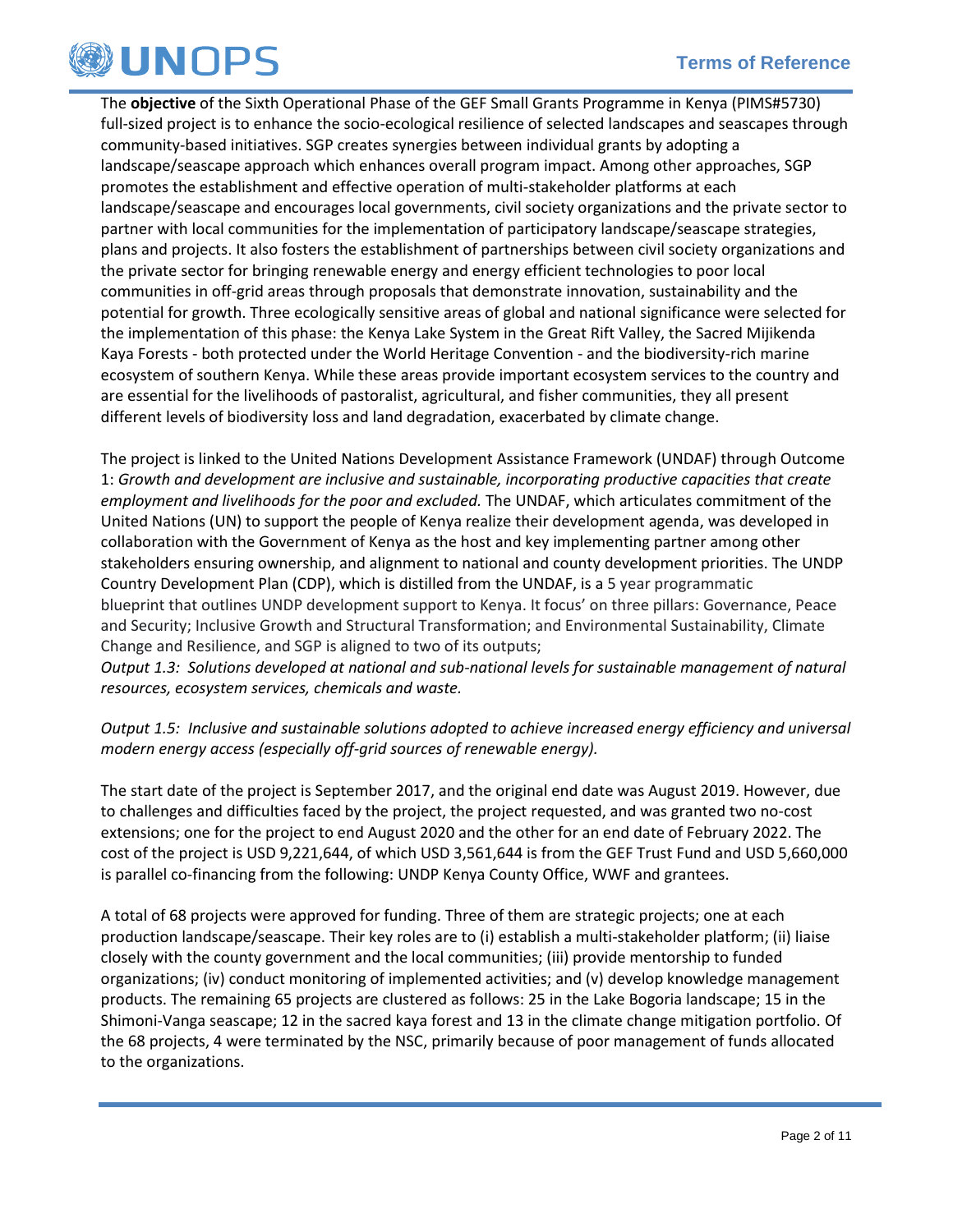

The project is composed of 2 components: **Component 1:** Resilient rural land and seascapes for sustainable development and contribution to global environmental protection, which is comprised of 5 outcomes and **Component 2:** Capacity building and knowledge management which is comprised of 2 outcomes; giving a total of 7 outcomes. Below is a summary of the progress of the outcomes.

## *Outcome 1.1 – Multi-stakeholder platforms established/strengthened to develop and execute participatory adaptive management landscape/seascape strategies and plans to enhance socioecological landscape resilience and global environmental benefits*

Four multi-stakeholder platforms with strong CSO participation are operating effectively with strong CSO participation; one at each of the land/sea-scapes and a fourth one at the Lk. Elementaita landscape. However, the Covid-19 pandemic has affected effectiveness and slowed down the momentum. For most of 2020 and 2021, social gatherings were banned, and it was impractical to host the meetings virtually because a good number of members, especially local community, either have no access to wifi/internet or do not have enough money to purchase bundles/data. With regards to the adaptive participatory landscape strategies and management plans, three were developed (one for each target land-/seascape) based on a socio-ecological baseline assessment that was conducted prior. In each of the land/sea-scapes, this work was led by the strategic partners, and was conducted in a participatory manner, that brought on board a wide range of stakeholders.

## *Outcome 1.2 – Ecosystem and biodiversity conservation enhanced through sustainable livelihoods and other community-based interventions in the target landscapes and seascapes.*

Under the leadership of the Kenya Wildlife Conservancies Association (KWCA), 3 community conservancies: Kiborgoch, Chuine and Irong have developed a 5-year land use plan, resource maps and business plans. The conservancies cover a total of 4,793 ha. The Baringo County Community Conservancies Association - (BCCA); the organization that brings together all the wildlife conservancies in Baringo county - has been institutionally strengthend by the KWCA, with additional funding from the USAID. BCCA developed and signed an MOU with the county government of Baringo which outlines various areas where the County Government will work with BCCA to scale up conservation efforts in the County , such as establishment of additional community wildlife conservancies in wildlife-rich habitats, and support to tourism related activities that will contribute towards sustainability of conservancies.

The 7 Beach management units (BMUs) within the Shimoni-Vanga seascape (covering 9,040 ha) have undertaken conservation measures such as expansion and demarcation of LMMAs; coral restoration, mangrove rehabilitation, solid waste management and monitoring control and surveillance to better conserve resources in the seascape.

An additional 8 community initiatives addressing coastal marine biodiversity have also been funded. Key activities implemented include:; ecotourism enterprise improvements, fish value addition and post-harvest management, education and awareness through art and performance.

## *Outcome 1.3 – Flow of agro-ecosystem services to sustain food production and livelihoods in the target landscapes improved through community-based interventions.*

Approximately 500 farmers within the Lk. Bogoria landscape and the Kaya forest landscape are collaborating to grow climate smart crops using agro-ecological principles. The indigenous crops include cowpeas, sorghum, finger millet, pigeon peas, cassava, sweet potato kales, green grams, black nightshade, spider plant and pumpkins. Demo farms have been established by 3 grantees (Endorois Women; Sossiche WG and Seed Savers Network (SSN) from which members learn and apply. In the Kaya landscape, groups that promote agro-ecological farming are: The Mikahani Farmers Association ; that promotes farming of the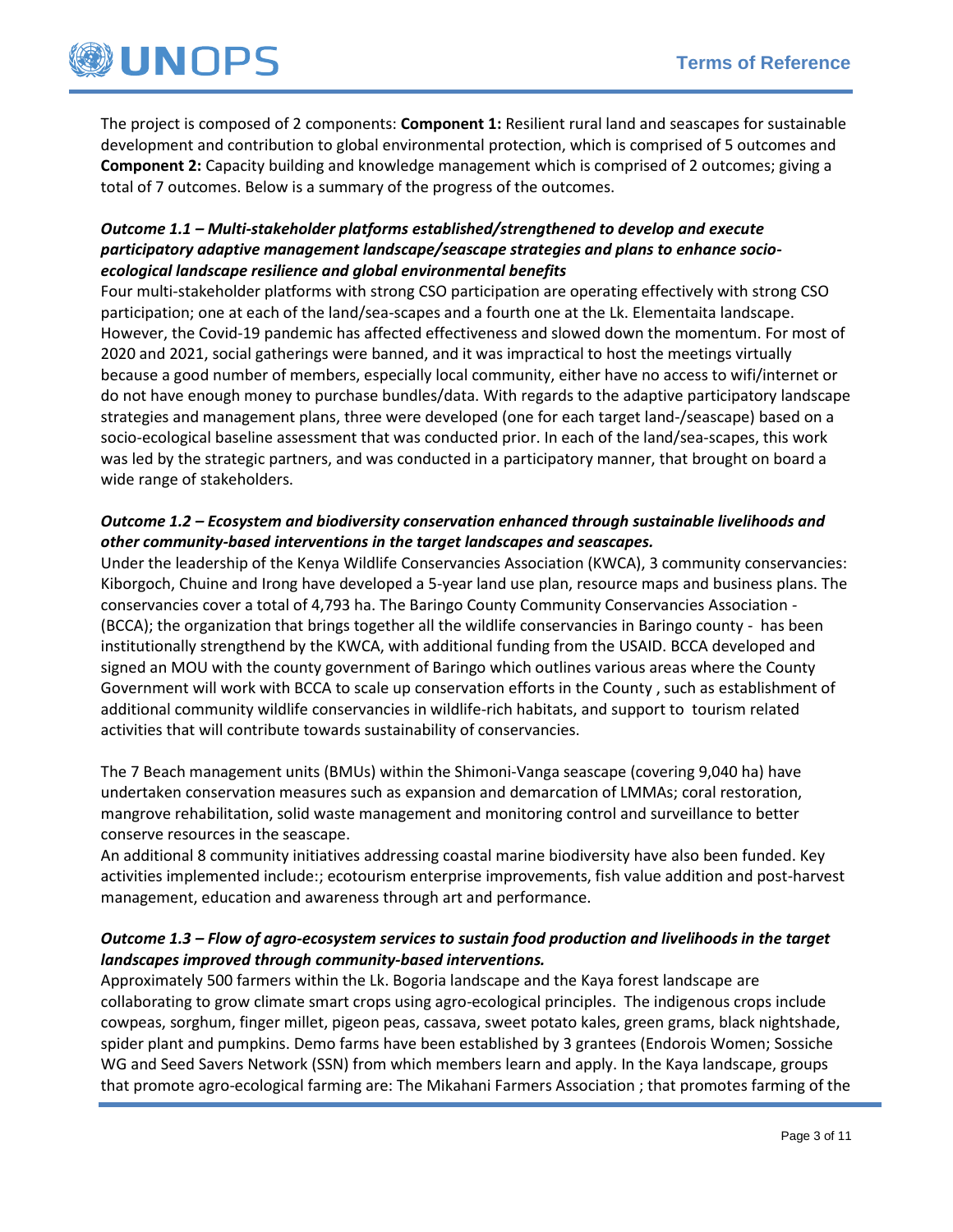

high quality chilli species known as the African bird-eye chilli, and the Ufanisi Women's group that has established a demo herbal garden, and promotes the growing of traditional medicinal herbs, shrubs and trees.

In the lake Bogoria landscape, seven organizations grow Cinchrus cilliaris grass to cushion members during periods of drought, when pasture is scarce and livestock death rates are high. In addition, growing of pasture reduces overgrazing and the resulting consequences of land degradation.

4 community groups were awarded grants to contribute to improved water quality and quantity of the Lake Bogoria basin by implementing actions such as restoration of river bank vegetation, construction of water troughs next to livestock watering points; pegging of the riverine catchment; reduced water abstraction for irrigation agriculture, as well as improved farming practices that reduce siltation.

## *Outcome 1.4 – Community-based eco-friendly enterprises formed/strengthened along the value chain with increased access to financial services and markets.*

13 community-driven enterprises have been strengthened of which 3 enterprises are women groups; Wasini Women group; Indian ocean Water Body; and Sinyati Self Help group. The breakdown of the 13 groups is as follows: 5 in the Lake Bogoria landscape (bee-keeping x2, eco-tourism and sale of fresh milk); 4 in the Kaya forest landscape (eco-tourism; chili farming and processing, export of butterfly pupae, and processing of traditional medicinal products). In the Shimoni-Vanga seascape, there are 2 eco-tourism projects and 1 of fish marketing (some details on results are outlined below). Under the climate change mitigation portfolio, there are 2 projects; one that promotes the cultivation and sale of organic vegetables and the other that promotes sale and adoption of energy efficient stoves.

Two joint ventures have been formalized with the private sector; CEJAD within the Shimoni-Vanga seascape and farming Systems Kenya (FSK) in the Lake Bogoria landscape. CEJAD is a national NGO that works with local communities in the Shimoni-Vanga seascape to create awareness on the marine plastic pollution menace, organizes beach clean ups, and has facilitated the training of 40 community members, 30 of them women, to undergo a training on converting plastic waste into sellable artefacts. CEJAD has entered into a partnership with a private sector company to recycle plastic. In the Lake bogoria landscape, Farming Systems Kenya entered into a partnership with Maji Milele - a social enterprise that sells high quality prepaid ATM water meters for communal water points. This technology enhances transparency and accountability of the use of water and hence directly improves management of the water resource.

## *Outcome 1.5 – Multi-stakeholder partnerships develop and implement initiatives for community lowemission systems*

Six partnerships have been established with private sector and are functionally demonstrating how to deploy and scale-up Renewable Energy (RE) and Energy Efficient (EE) technologies. The partnerships are as follows: Inades Foundation Kenya entered into negotiations with 2 types of companies; one that sells solar equipment including pumps for pumping water to irrigate farms and solar lamps for household lighting. The other company offers loans to community groups to enable them to purchase the solar lamps. 4 CSOs (Grip, Ikisaya, ELCI and Sauti Moja) have entered into a partnership with Equatorial Sunpower, a company that provides solar lamps upfront and allows for small payments made consistently over a period of several months (pay-as-you-go-PAYG). The solar lamps replace kerosene lamps. Farming Systems Kenya, which is supporting 2 villages in the Lk. Bogoria landscape to improve the management of their borehole and water resource, has entered into a partnership with a company known as Maji Milele, which supplies water meters for enhanced accountability and transparency. 3) MCDI is in partnership with a private company that has installed a biogas unit at a slaughterhouse, and which uses the waste from the slaughterhouse to produce biogas.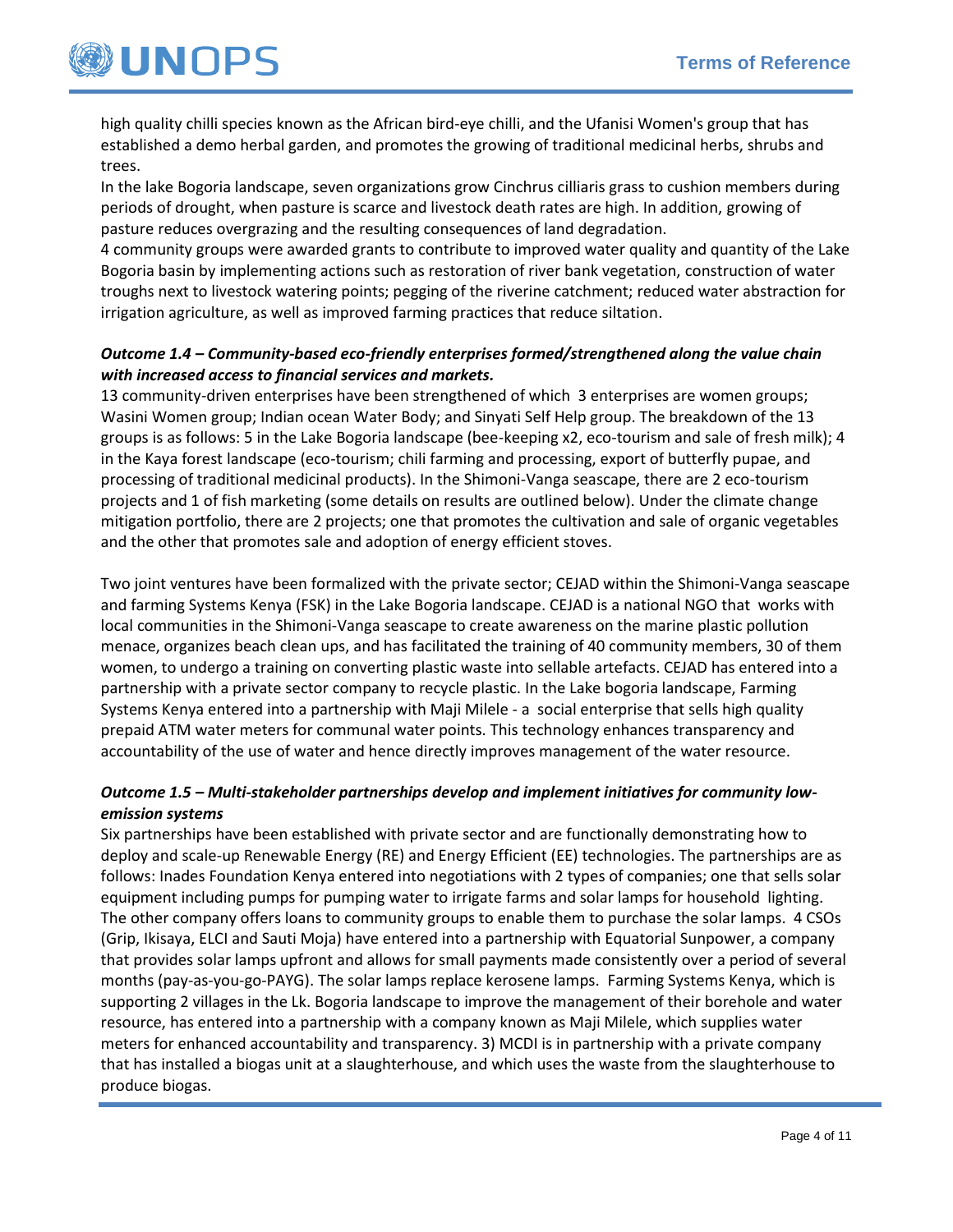

## *Outcome 2.1 – Community and local civil society organizations increase their organizational and financial capacities and skills through on-going mentoring and training*

Six community institutions have improved their governance structures significantly and continue to improve with on-going capacity building efforts. 4 are in the Lake bogoria landscape, and 1 each in kaya landscape (Ufanisi) and seascape (Wasini women). At the Bogoria landscape, the Kenya Wildlife Conservancy Association (KWCA) supports the institutional development of 4 community institutions. They are the Baringo County Conservancy Association as well as the 3 community conservancies located within the Lk. Bogoria environs; namely Kiborgoch, Chuine and Irong. Fifteen members of the Wasini Women group have received training on governance and financial management.

## *Outcome 2.2 – Knowledge enhanced among community groups and CSOs, and learning is documented, disseminated and made available to policy makers at county and national level*

4 case studies are in the process of being developed and are targeted at policy-makers and development partners; 2 in Lake Bogoria landscape; 1 in the Shimoni-vanga seascape and 1 in the kaya landscape. Grantees from each of the landscapes and the seascape are in the early stages of developing case studies reflecting on their project implementation experience. Furthermore, the strategic partners have hired consultants to assist them produce landscape-wide videos and booklets that capture the achievements of the entire landscape.

The COVID-19 pandemic has been the cause of myriad challenges which has resulted in delays. Implementation of project activities was hampered by the regulations imposed by the Government of Kenya. The regulations kept changing, and were influenced by the irregular spikes in the number of affected persons and the corresponding positivity rate. Although the Government restrictions and the subsequent uncertainties slowed down implementation of project activities, most grantees proactively sought alternative ways to mitigate the delays. Nonetheless, the SGP twice requested for a no-cost extension, and the end date of the project is February 2022.

The project is implemented by UNDP and executed by UNOPS through the existing mechanism of the GEF Small Grants Program, including the approval of each initiative by the SGP National Steering Committee and proper follow-up and monitoring to be provided under the leadership of the SGP Upgrading Country Program Coordinator. Total project budget is US\$ 7,352,126, US\$2,649,726 of which is a contribution from GEF.

The incumbent of this position will be a personnel of UNOPS under its full responsibility.

## **2. Purpose and Scope of Assignment**

The objective of the evaluation is to assess the achievement of project objectives, the affecting factors, the broader project impact and the contribution to the general goal/strategy, and the project partnership strategy.

The Project Management Support - Advisor will be working remotely, supported by the National Consultant to be hired on a short-term IC Contract via UNDP CO and based in Kenya, who will facilitate the Project Management Support – Advisor and provide necessary substantive and operational support in carrying out this evaluation.

Project success will be measured based on the Project Logical Framework (see Annex 1), which provides clear performance and impact indicators for project implementation along with their corresponding means of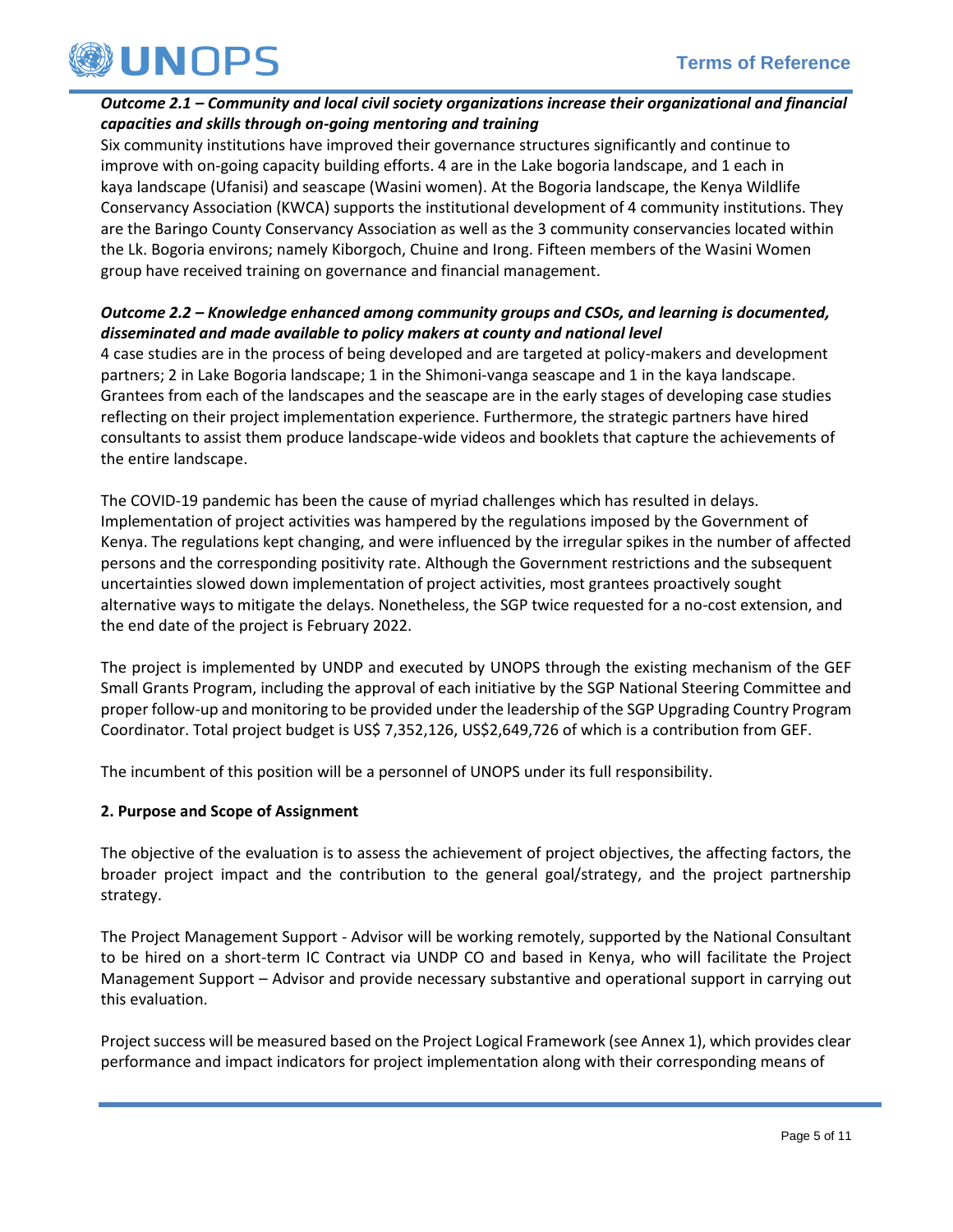

#### verification. The evaluation will assess the aspects as listed in evaluation report outline attaching in Annex 2.

The Project Management Support – Advisor reviews all relevant sources of information including documents prepared during the preparation phase (i.e. PIF, UNDP Initiation Plan, UNDP Social and Environmental Screening Procedure/SESP) the Project Document, project reports including annual PIRs, project budget revisions, lesson learned reports, national strategic and legal documents, and any other materials that the Project Management Support - Advisor considers useful for this evidence-based evaluation. The Project Management Support - Advisor will review the baseline and midterm GEF focal area Core Indicators/Tracking Tools submitted to the GEF at the CEO endorsement and midterm stages and the terminal Core Indicators/Tracking Tools that must be completed before the TE field mission begins.

The Project Management Support - Advisor is expected to follow a participatory and consultative approach ensuring close engagement with the Project Team, government counterparts (the GEF Operational Focal Point), Implementing Partners, the UNDP Country Office(s), the Regional Technical Advisor, direct beneficiaries and other stakeholders.

The specific design and methodology for the TE should emerge from consultations between the Project Management Support - Advisor and the above-mentioned parties regarding what is appropriate and feasible for meeting the TE purpose and objectives and answering the evaluation questions, given limitations of budget, time and data. The Project Management Support - Advisor must use gender-responsive methodologies and tools and ensure that gender equality and women's empowerment, as well as other cross-cutting issues and SDGs are incorporated into the TE report.

The final methodological approach including interview schedule, field visits and data to be used in the evaluation must be clearly outlined in the TE Inception Report and be fully discussed and agreed between UNDP, stakeholders and the Project Management Support - Advisor.

The final report must describe the full TE approach taken and the rationale for the approach making explicit the underlying assumptions, challenges, strengths and weaknesses about the methods and approach of the evaluation.

The Project Management Support - Advisor will assess project performance against expectations set out in the project's Logical Framework/Results Framework (see ToR Annex A). The Project Management Support - Advisor will assess results according to the criteria outlined in the Guidance for TEs of UNDP-supported GEFfinanced Projects.

### **3. Monitoring and Progress Controls**

The TE is a mandatory evaluation of the GEF and must be performed by an external Consultant prior to the conclusion or effective closure of the Project. The TE for SGP Kenya is scheduled to take place in June-July 2021.

The TE report will assess the achievement of project results against what was expected to be achieved and draw lessons that can improve the sustainability of the benefits of this project and assist in the overall improvement of UNDP programming. The TE report promotes accountability and transparency and assesses the scope of project achievements.

The TE will be conducted according to the guidance, rules and procedures established by UNDP and GEF as reflected in the UNDP Evaluation Guidance for GEF Financed Projects.

The objectives of the evaluation are to assess the achievement of project results, and to draw lessons that can both improve the sustainability of benefits from this project, and aid in the overall enhancement of UNDP programming. The TE report must provide evidence-based information that is credible, reliable and useful.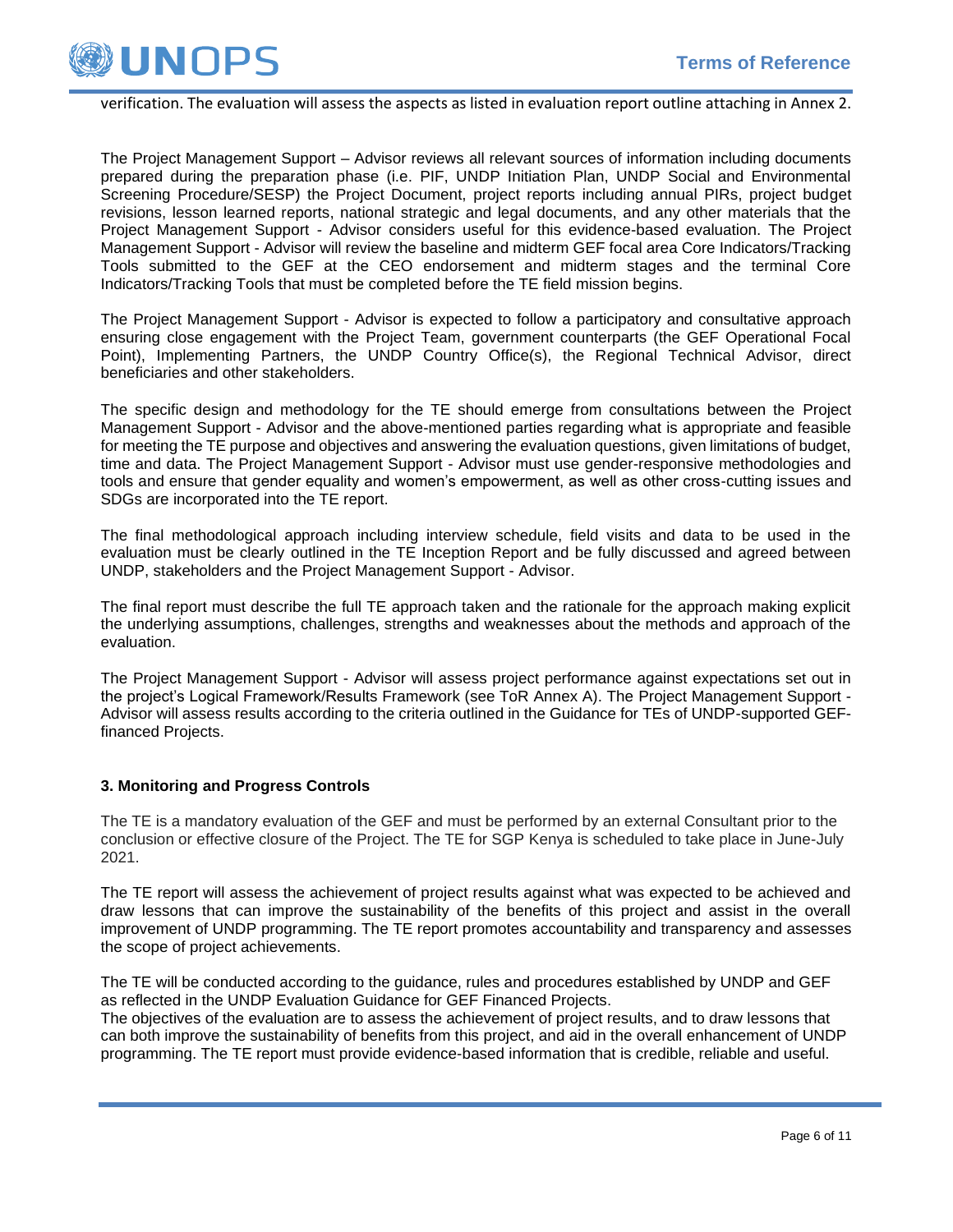

The Project Management Support – Advisor is responsible for the below mentioned findings which will be delivered in the Findings Section of the TE Report. A full outline of the TE report's content is provided in ToR Annex C.

The asterisk "(\*)" indicates criteria for which a rating is required.

## Findings

- i. Project Design/Formulation
- National priorities and country driven-ness
- Theory of Change
- Gender equality and women's empowerment
- Social and Environmental Standards (Safeguards)
- Analysis of Results Framework: project logic and strategy, indicators
- Assumptions and Risks
- Lessons from other relevant projects (e.g. same focal area) incorporated into project design
- Planned stakeholder participation
- Linkages between project and other interventions within the sector
- Management arrangements
- ii. Project Implementation
- Adaptive management (changes to the project design and project outputs during implementation)
- Actual stakeholder participation and partnership arrangements
- Project Finance and Co-finance
- Monitoring & Evaluation: design at entry (\*), implementation (\*), and overall assessment of M&E (\*)
- Implementing Agency (UNDP) (\*) and Executing Agency (\*), overall project oversight/implementation and execution (\*)
- Risk Management, including Social and Environmental Standards (Safeguards)

### iii. Project Results

- Assess the achievement of outcomes against indicators by reporting on the level of progress for each objective and outcome indicator at the time of the TE and noting final achievements
- Relevance (\*), Effectiveness (\*), Efficiency (\*) and overall project outcome (\*)
- Sustainability: financial  $(*)$ , socio-political  $(*)$ , institutional framework and governance  $(*)$ , environmental (\*), overall likelihood of sustainability (\*)
- Country ownership
- Gender equality and women's empowerment
- Cross-cutting issues (poverty alleviation, improved governance, climate change mitigation and adaptation, disaster prevention and recovery, human rights, capacity development, South-South cooperation, knowledge management, volunteerism, etc., as relevant)
- **GEF Additionality**
- Catalytic Role / Replication Effect
- Progress to impact

### Main Findings, Conclusions, Recommendations and Lessons Learned

- The Project Management Support Advisor will include a summary of the main findings of the TE report. Findings should be presented as statements of fact that are based on analysis of the data.
- The section on conclusions will be written in light of the findings. Conclusions should be comprehensive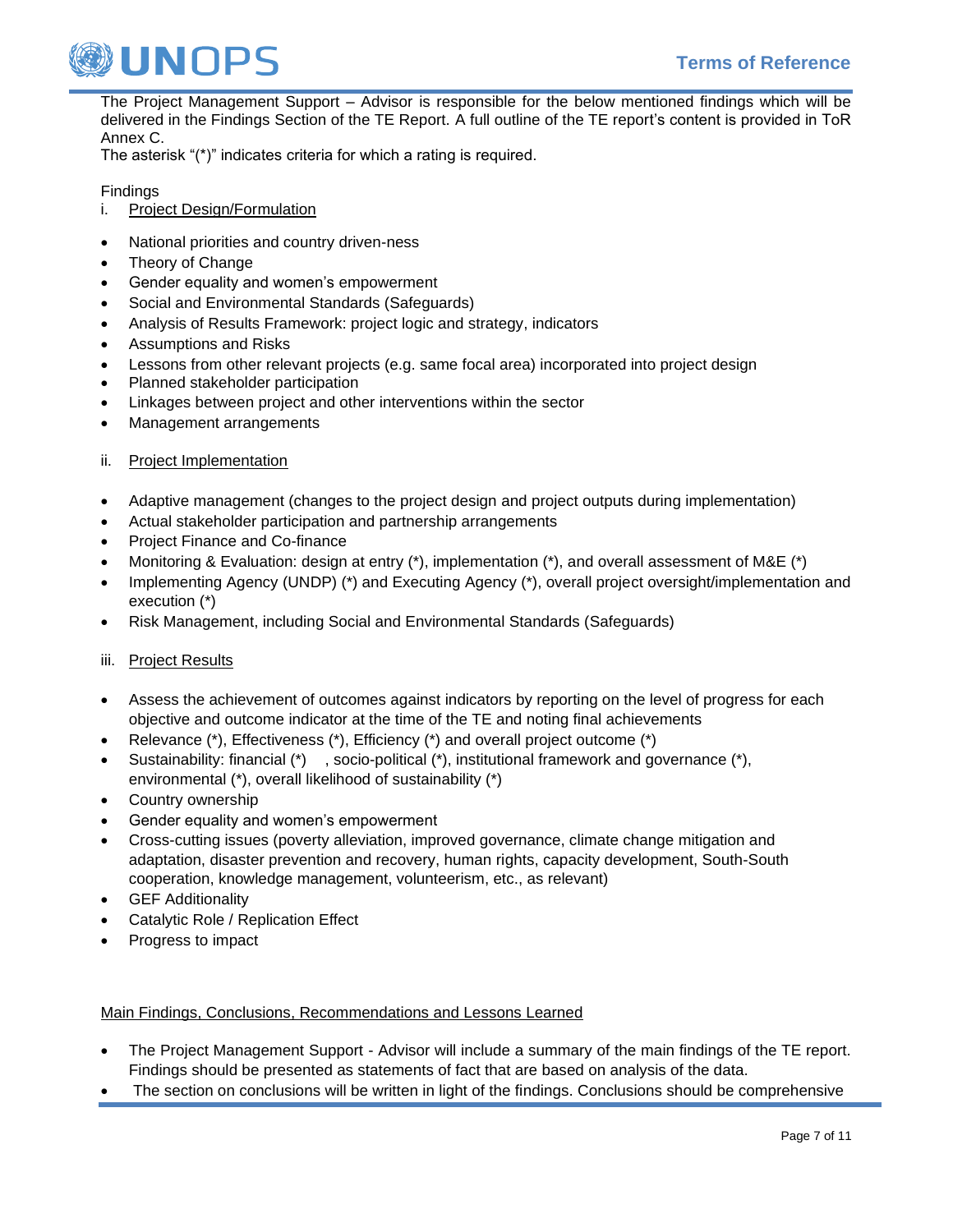

and balanced statements that are well substantiated by evidence and logically connected to the TE findings. They should highlight the strengths, weaknesses and results of the project, respond to key evaluation questions and provide insights into the identification of and/or solutions to important problems or issues pertinent to project beneficiaries, UNDP and the GEF, including issues in relation to gender equality and women's empowerment.

- Recommendations should provide concrete, practical, feasible and targeted recommendations directed to the intended users of the evaluation about what actions to take and decisions to make. The recommendations should be specifically supported by the evidence and linked to the findings and conclusions around key questions addressed by the evaluation.
- The TE report should also include lessons that can be taken from the evaluation, including best practices in addressing issues relating to relevance, performance and success that can provide knowledge gained from the particular circumstance (programmatic and evaluation methods used, partnerships, financial leveraging, etc.) that are applicable to other GEF and UNDP interventions. When possible, the Project Management Support - Advisor should include examples of good practices in project design and implementation.
- It is important for the conclusions, recommendations and lessons learned of the TE report to incorporate gender equality and empowerment of women.

| Timeframe             | <b>Activity</b>                                                              |  |  |  |
|-----------------------|------------------------------------------------------------------------------|--|--|--|
| $4 - 8$ October 2021  | Preparation period for Project Management Support - Advisor (handover of     |  |  |  |
|                       | documentation)                                                               |  |  |  |
| 8-9 October           | Document review and preparation of TE Inception Report                       |  |  |  |
| 13 October 2021       | Validation of TE Inception Report                                            |  |  |  |
| 18 - 29 October 2021  | Stakeholder meetings, interviews, etc.                                       |  |  |  |
| 4 Nov 2021            | Wrap-up meeting & presentation of initial findings;                          |  |  |  |
| $8 - 19$ Nov 2021     | Preparation of draft TE report                                               |  |  |  |
|                       |                                                                              |  |  |  |
| 19 Nov 2021           | Circulation of draft TE report for comments                                  |  |  |  |
| 29 – 30 November 2021 | Incorporation of comments on draft TE report into Audit Trail & finalization |  |  |  |
|                       | of TE report                                                                 |  |  |  |

The total duration of the TE will be approximately 33 *working days* over a time period of *8 weeks* starting on 4 October 2021. The tentative TE timeframe is as follows: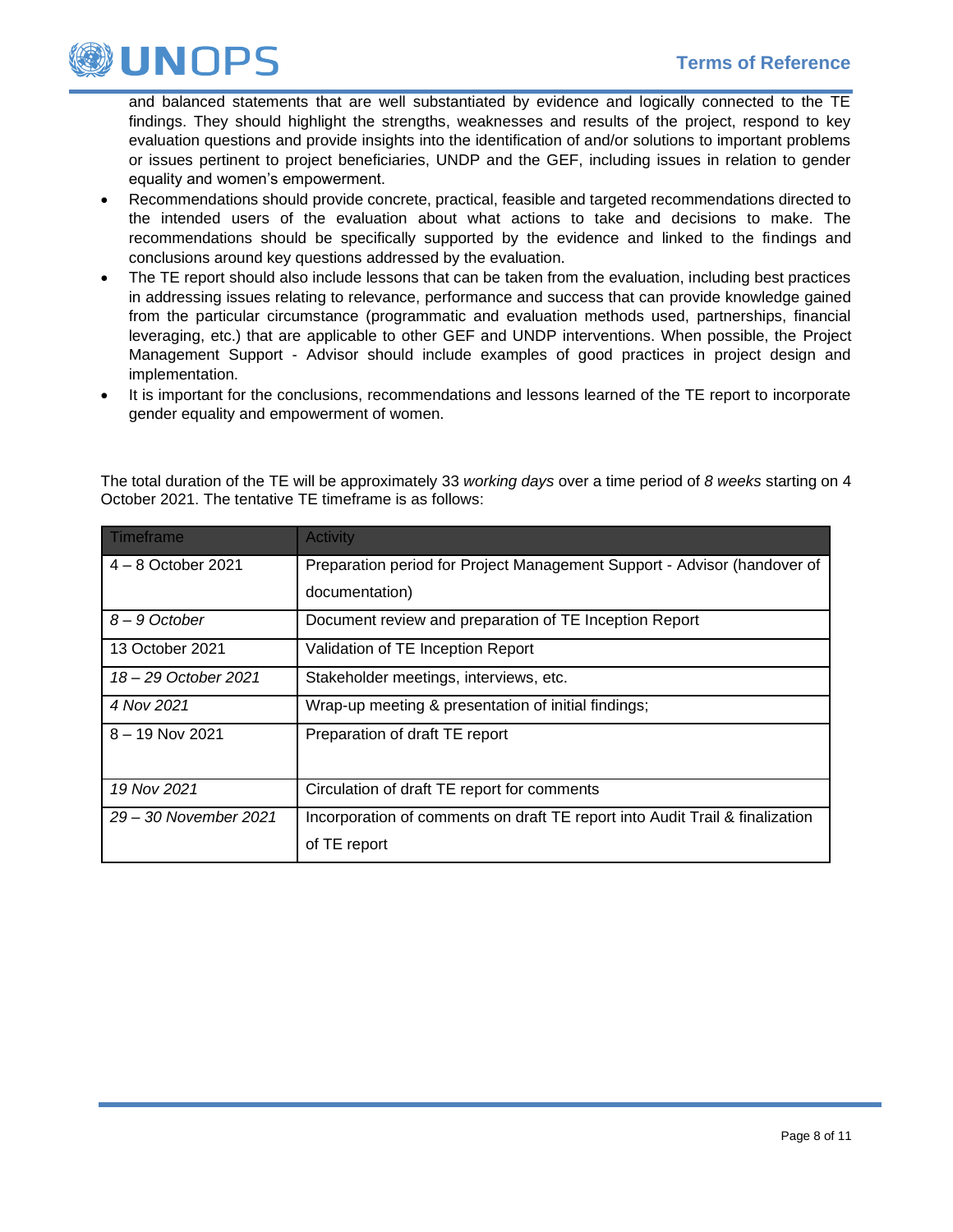

# **TE DELIVERABLES**

| $\#$           | <b>Deliverable</b>                                | <b>Description</b>                                                                                                                                                                                        | Timing      | <b>Responsibilities</b>                                                                                                                    |
|----------------|---------------------------------------------------|-----------------------------------------------------------------------------------------------------------------------------------------------------------------------------------------------------------|-------------|--------------------------------------------------------------------------------------------------------------------------------------------|
| $\mathbf{1}$   | TE Inception<br>Report                            | <b>Project Management</b><br>Support - Advisor<br>clarifies objectives,<br>methodology and timing<br>of the TE                                                                                            | 13 October  | <b>Project Management</b><br>Support - Advisor submits<br>Inception Report to RTA,<br><b>UNOPS and Project</b><br>Team.                    |
| $\overline{2}$ | Presentation of<br>the TE preliminary<br>findings | Initial Findings                                                                                                                                                                                          | 4 November  | <b>Project Management</b><br>Support - Advisor<br>presents to RTA, UNOPS<br>and Project Team.                                              |
| 3              | Draft TE Report                                   | Full draft report (using<br>guidelines on report<br>content in ToR Annex<br>C) with annexes                                                                                                               | 19 November | <b>Project Management</b><br>Support - Advisor submits<br>to Commissioning Unit;<br>reviewed by RTA,<br>UNOPS, UNDP CO and<br>Project Team |
| $\overline{4}$ | Final TE Report* +<br><b>Audit Trail</b>          | Revised final report and<br>TE Audit trail in which<br>the TE details how all<br>received comments<br>have (and have not)<br>been addressed in the<br>final TE report (See<br>template in ToR Annex<br>H) | 30 November | <b>Project Management</b><br>Support - Advisor submits<br>both documents to UNDP<br>CO and RTA                                             |

\*All final TE reports will be quality assessed by the UNDP Independent Evaluation Office (IEO). Details of the IEO's quality assessment of decentralized evaluations can be found in Section 6 of the UNDP Evaluation Guidelines.1

## **4. Qualifications and Experience**

The consultant cannot have participated in the project preparation, formulation and/or implementation (including the writing of the Project Document and should not have a conflict of interest with project's related activities.

## **a. Education**

• Master's degree in the areas of environment and sustainable development, or other closely related field

### **b. Work Experience**

- Minimum 7 years' experience in environmental management, sustainable development or a related field
- Knowledge of and experience with UNDP and/or GEF projects is required
- Experience with the GEF Small Grants Programme is an advantage
- Experience with results-based monitoring and evaluation methodologies
- Demonstrated understanding of issues related to Gender and Biodiversity Conservation, Climate Change and Land Degradation is an asset
- Fluency in English, spoken and written

<sup>1</sup> Access at[: http://web.undp.org/evaluation/guideline/section-6.shtml](http://web.undp.org/evaluation/guideline/section-6.shtml)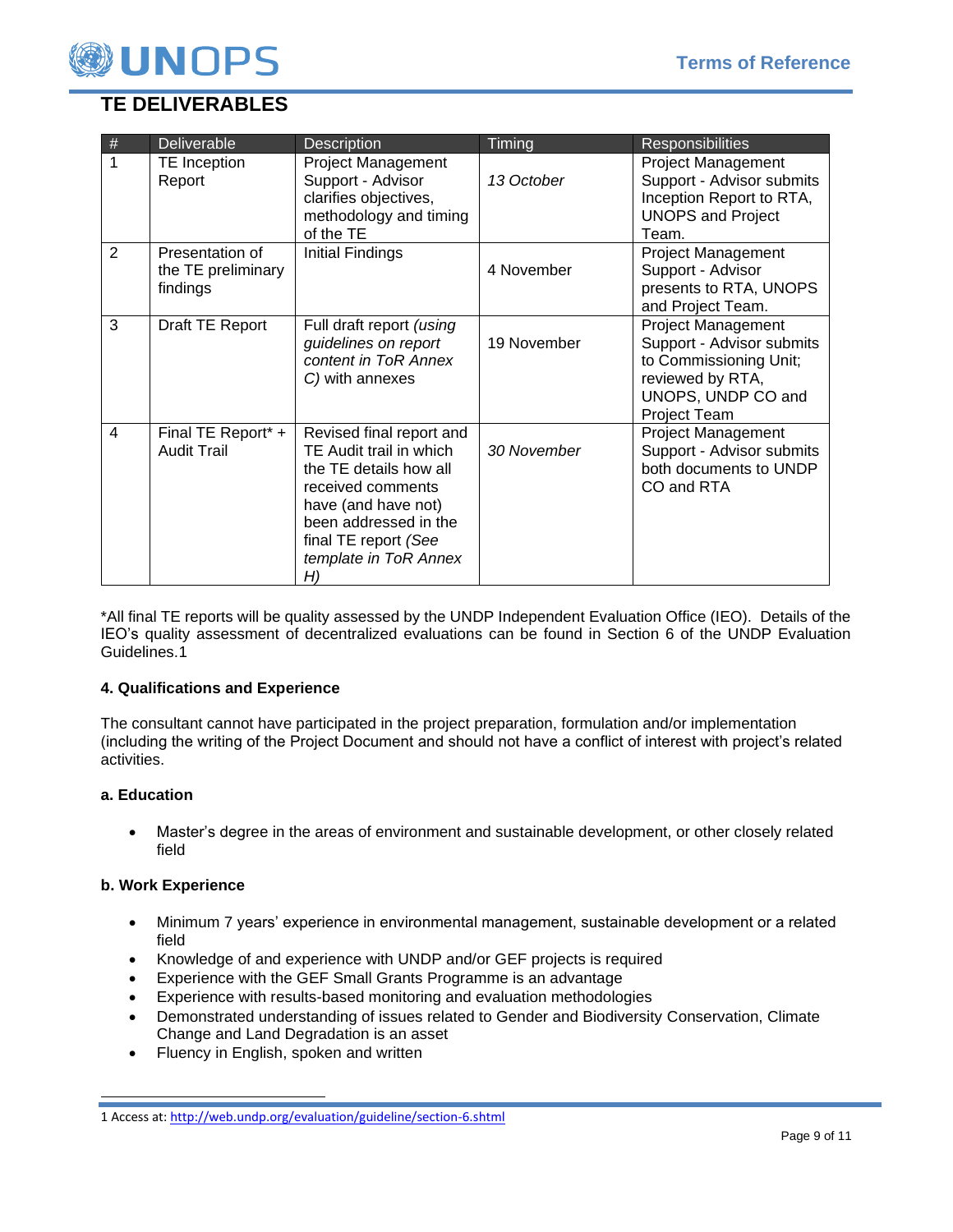

#### **c. Key Competencies**



Develops and implements sustainable business strategies, thinks long term and externally in order to positively shape the organization. Anticipates and perceives the impact and implications of future decisions and activities on other parts of the organization.

Treats all individuals with respect; responds sensitively to differences and encourages others to do the same. Upholds organizational and ethical norms. Maintains high standards of trustworthiness. Role model for diversity and inclusion.

Acts as a positive role model contributing to the team spirit. Collaborates and supports the development of others. **For people managers only:** Acts as positive leadership role model, motivates, directs and inspires others to succeed, utilising appropriate leadership styles

Demonstrates understanding of the impact of own role on all partners and always puts the end beneficiary first. Builds and maintains strong external relationships and is a competent partner for others (if relevant to the role).

Efficiently establishes an appropriate course of action for self and/or others to accomplish a goal. Actions lead to total task accomplishment through concern for quality in all areas. Sees opportunities and takes the initiative to act on them. Understands that responsible use of resources maximizes our impact on our beneficiaries.

Open to change and flexible in a fast paced environment. Effectively adapts own approach to suit changing circumstances or requirements. Reflects on experiences and modifies own behaviour. Performance is consistent, even under pressure. Always pursues continuous improvements.

Evaluates data and courses of action to reach logical, pragmatic decisions. Takes an unbiased, rational approach with calculated risks. Applies innovation and creativity to problem-solving.

Expresses ideas or facts in a clear, concise and open manner. Communication indicates a consideration for the feelings and needs of others. Actively listens and proactively shares knowledge. Handles conflict effectively, by overcoming differences of opinion and finding common ground.